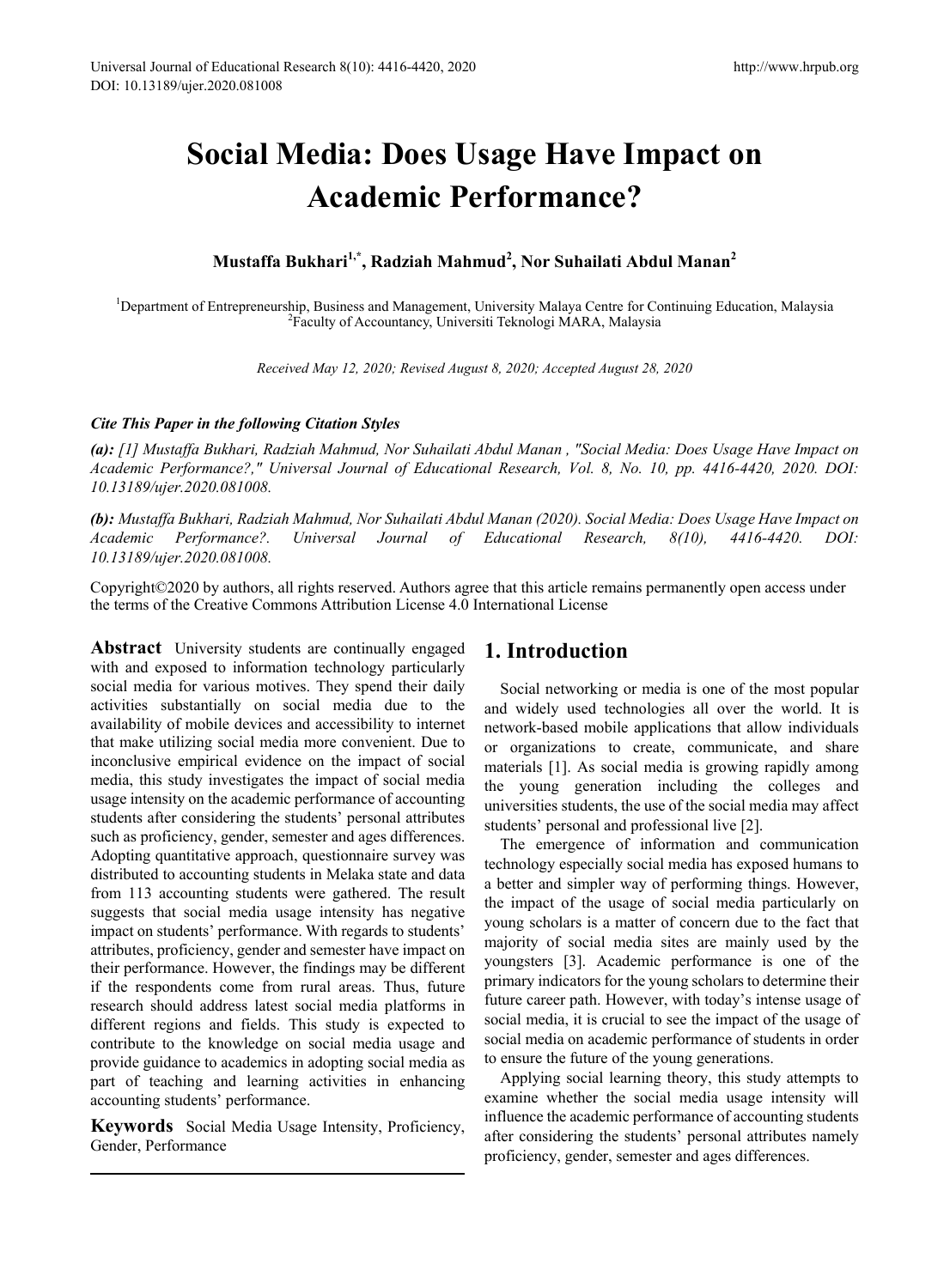## **2. Literature Review**

The application of social media among students has been regarded as a norm across nations and age group nowadays. Innovation and social media are closely interrelated [4]. Higher learning institutions should inculcate the use of social media and provide learning environment where students can socially interact, participate in learning activities, share knowledge and encourage innovation. Technological innovations that are being introduced in social media have resulted in both positive and negative changes in learning activities. Social media usage among higher education students creates more networking, enhances learning motivation, heightens collaborative abilities; and it also offers personalized study materials [5]. Students employ social media for multiple reasons including social interaction [6] as well as for educational utility [7]. Social interaction enables students to develop new and fresh knowledge, exchange information to support each other [8].

Proper utilization of social media assists students learning during their study sessions, performing class tasks as well as supporting student's different learning styles [9]. However, [10] assert that students' performance is improved when students' interaction with peers is appropriately regulated. Social media usage may impair students' performance when social media usage is unguarded. [11] proclaim that an overwhelming social media usage may impair academic performance of students due to compulsion and distraction incepted by the media. [12] suggest study habits and learning facilities do influence the academic performance of accounting students. Learning facilities here include usage of information technology and social media. Students will acquire more knowledge and new information through communication with other students, academics and external sources [13]. Indirectly, their academic performance would be improved by way of better writing skills as they gain more vocabulary.

Students with self-belief and confidence, highly motivated and feature good habits are regarded as high proficient students [14]. These qualities will impart better performance as compared to those with lower proficiency. Past studies postulate that female students seem to surpass men academically [15]. The female students generally feature better attitude, higher motivation and better in term of stressing themselves in performing better. It is argued that students in the earlier semesters may get better academic results as compared to students in the final semester [16]. As students proceed further in their academic years, their motivation to study may be diminished due to increased number of assignments, time constraints and higher stress level [16, 17]. Due to different advantages possessed by different age levels, the age of the students may influence their academic performance. Some studies find age has a significant impact on academic performance [18] whereas others suggest that age has no influence on academic performance [19, 29].

Consistent with [14], social learning theory which is initiated by [20] is adopted in explaining the relationship between social media usage intensity and students' performance. This theory perceives learning as a social process that students will manage their learning activities independently and more active in assimilating knowledge. The integration of learning environment at universities and the students' cognitive skills such as interaction, communication as well as collaboration with others are crucial in the students' learning outcome. As this theory observes social media as a communication medium between the students with colleagues and academics, it is suggested that the social media usage intensity may influence the students' academic performance.

#### **3. Methodology**

Using quantitative approach, a structured questionnaire survey was developed based on previous studies after pilot test had been performed. The questionnaire comprised three (3) parts. Demographic questions were asked in Part A whereas part B demonstrated the questions on the social media usage intensity in learning activities. Questions related to academic proficiency were listed in Part C. The questionnaire was distributed to accounting students of Malaysian public and private universities located at Melaka state for the period from October 2017 to March 2018.

The independent variable used in this study was the social media usage intensity in learning activities. Using 5-point Likert scales, this study adopted measurement items used by [14] and [21]. Dependent variable for this study was the accounting student's performance which was measured using the student's Cumulative Grade Point Average (CGPA). The use of CGPA for this study was believed to be the common measurement to measure student performance since CGPA is a global indicator of students' performance. Students' personal attributes such as academic proficiency, gender, semester and age were included to control the impact of social media usage intensity in learning activities on the students' performance. Following [14], checklist and rating scales were used to measure academic proficiency.

Descriptive analysis on students' demographic information in form of frequencies and percentages would be performed. In order to investigate the impact of social media usage intensity on students' performance after considering their personal attributes, a multiple regression analysis would be performed using the Statistical Package for the Social Sciences "SPSS" software version 23.

#### **4. Results and Discussions**

Anonymous data had been gathered from 113 respondents. Demographic information of the respondents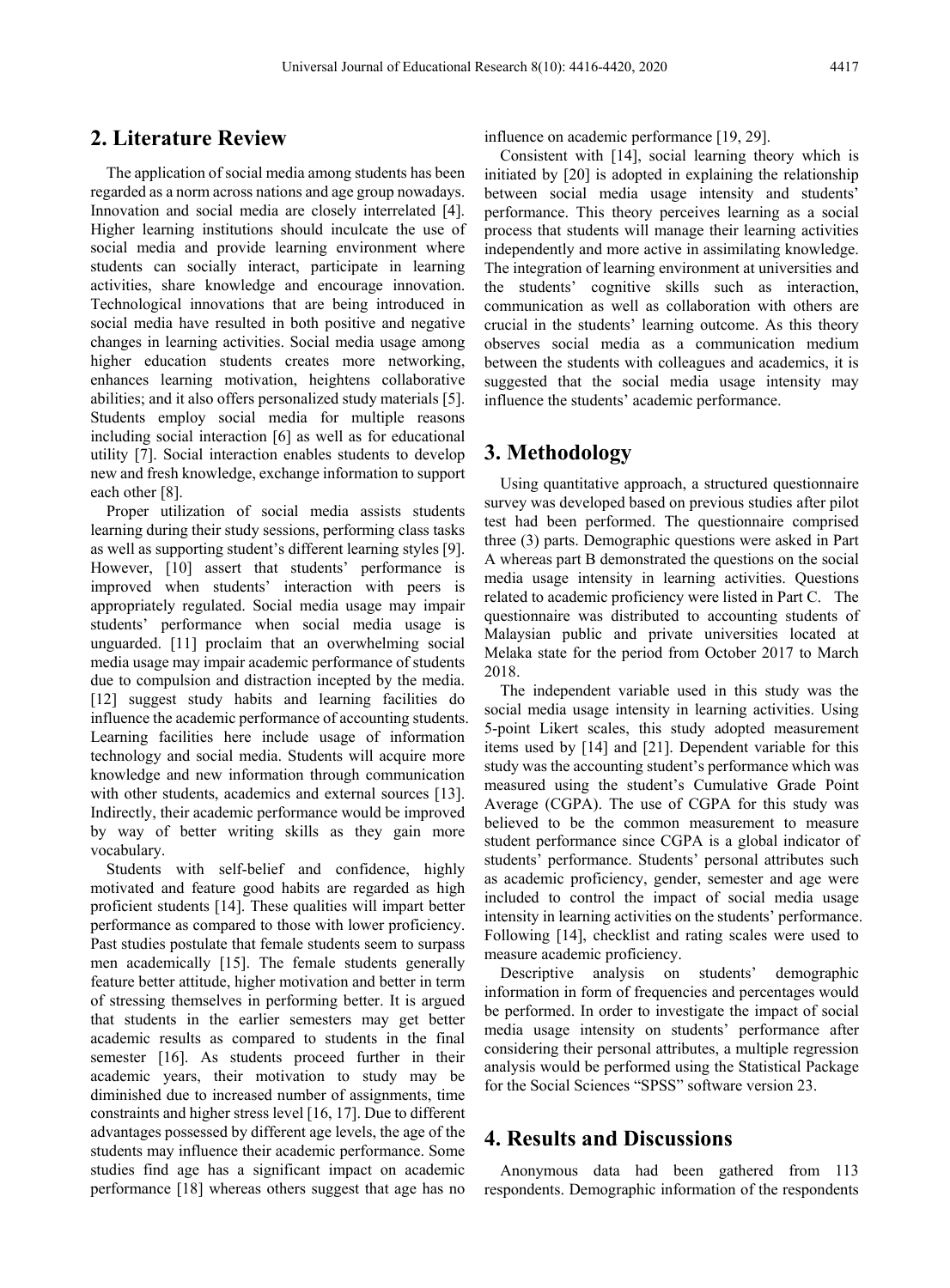is presented in Table 1. The results indicate that most respondents are female and have completed 6 semesters of their study. Most of them obtain CGPA of more than 3.00 and within the range of 22 and 24 years old. These findings suggest that the respondents are performing academically and considered to be deemed matured in utilizing the social media as part of their learning process.

| <b>Students' attributes</b> | <b>Number</b> | $\frac{6}{6}$ |
|-----------------------------|---------------|---------------|
| Gender:                     |               |               |
| Male                        | 24            | 21            |
| Female                      | 89            | 79            |
| Semester:                   |               |               |
| $\leq$ 4 semesters          | 16            | 14            |
| $4-6$ semesters             | 22            | 19            |
| $> 6$ semesters             | 75            | 67            |
| Age:                        |               |               |
| $\leq$ 21 years old         | 16            | 14            |
| 22-24 years old             | 93            | 82            |
| $\geq$ 25 years old         | 4             | 4             |
| CGPA:                       |               |               |
| $\geq 3.00$                 | 90            | 80            |
| ${}< 3.00$                  | 23            | 20            |

**Table 1.** Demographic Information

Using regression analysis, this study attempts to investigate the impact of social media usage intensity in learning activities on students' performance. In order to achieve the research objective, the following regression model had been adopted:

#### $Perf_i = \alpha + \beta_1Usage_i + \beta_2Proficience_i + \beta_3Gender_i +$  $β$ <sub>4</sub>Semester<sub>i</sub> +  $β$ <sub>5</sub>Age<sub>i</sub> + ε<sub>ί</sub>

|             | Coefficient | t        | Sig.          |
|-------------|-------------|----------|---------------|
| Usage       | $-0.000688$ | 0.000419 | $0.103603*$   |
| Proficiency | 0.006655    | 0.001679 | $0.000134***$ |
| Gender      | 0.013640    | 0.007649 | $0.077400*$   |
| Semester    | $-0.006790$ | 0.002282 | $0.003623**$  |
| Age         | 0.002218    | 0.003779 | 0.558458      |
| Adj. $R^2$  | 0.216068    |          |               |
| F-value     | 7.17392***  |          |               |

**Table 2.** Multiple Regression Results

\*\*\* Correlation is significant at the 0.01 level (2-tailed).

\*\* Correlation is significant at the 0.05 level (2-tailed).

\* Correlation is significant at the 0.10 level (2-tailed).

Based on the results presented in Table 2 above, this study suggests that the social media usage intensity has negative impact on students' performance. This view supports the argument that social media is mainly for socialization and entertainment purposes [22]. Contrary to [23], this finding is consistent with previous studies such as [24, 25, 26].

Even though social media platform is argued to be beneficial in enhancing knowledge and creativity as well as increasing technical skill; it seems that social media usage is a diversion source that does not assist students in

developing their academic achievement. Too much reliance on unreliable sources of information on social media may contribute to poorer students' performance. Ineffective use of social media may also deteriorate the academic performance as the interest and concentration of students are diverted to other non-educational and less beneficial activities [26]. The excessive social media usage intensity for non-academic purposes may cause negative psychological consequences that lead to limited time spent for learning activities [24].

In line with [15], this study proposes that students' proficiency has a positive significant relationship toward students' performance since through strong determination, efficient time management and effective relevant materials, students who are able to carry out their tasks better will outperform their colleagues [27]. Consistent with [18], this study indicates that gender will lead to better academic performance. This view is proven by greater number of female students at higher education institutions that exceeds the number of male students [28]. Semester on the other hand is found to have negative impact on performance indicating students in earlier semesters are performing better as compared to students in their final year. Students in the final year or final semester are seemed to have less motivation as they go along their studies [16]; due to increased number of assignments or projects given to them together with more challenging courses taken in the later semesters [17]. Consistent with [19], this study opines that students' performance is not affected by the students' age. This is probably due to insignificant age difference of the respondents and the self-discipline of younger students is offset by the wisdom of older students [19].

Thus, academics should be aware of the possible outcomes in utilizing the social media as part of the learning tools. They should have open discussion or tutoring services to assist their students in strategizing their learning activities and their students should be sensitized on the detrimental effect of the social media [25]. Academics should apply different types of social media to take advantage of their characteristics in improving the students' performance.

#### **5. Conclusions**

This study focuses on the effect of social media usage in learning activities toward students' performance measured based on the students' Cumulative Grade Point Average (CGPA). After controlling for academic proficiency, gender, semester and age, this study suggests that inverse relationship is observed between the use of social media and performance. This study wishes to extend the knowledge on the use of social media in promoting the quality of social media. Without proper guidance and approach, social media may be not be regarded as an effective tool to aid students in their learning process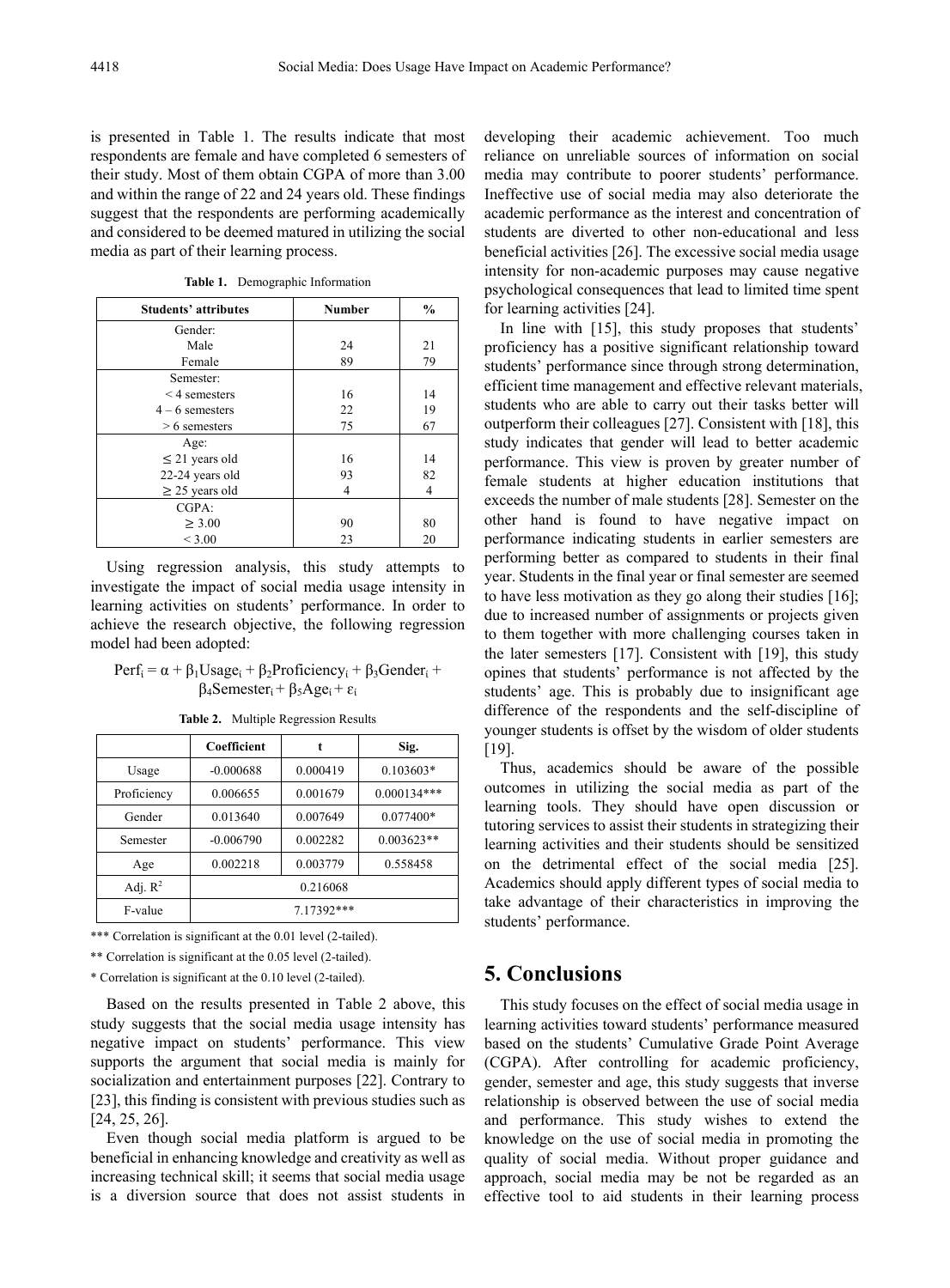especially in creating an approach that is more practical for learning and developing realistic understanding of the course taken. This study is anticipated to attract more research on the effects of social media usage in learning and intense usage of social media toward students' performance. Future research should consider latest social media platform in other regions and education fields to provide insight especially if the study shifts to focus on the rural areas. The sample size of the study should also be increased so that it can enhance the oversimplification of the study.

### **REFERENCES**

- [1] Ghufron M., K. Azmi, "Does the More Social Media Usage Good Academic Grade? Meta-Analysis", Proceedings of the 19th Annual International Conference on Islamic Studies (AICIS) 2019, Jakarta, Indonesia, 1-4 October 2019, 2020. http://dx.doi.org/10.4108/eai.1-10-2019.2291673
- [2] Abdullahi A. Y., Musa M. M., Abubakar I. B., N. D. Yusif, "The Impact of Social Media on Academic Performance among Undergraduate` Students of Bayero University, Kano", International Journal of Education and Evaluation, vol. 6, no. 1, pp. 43-52, 2020. https://iiardpub.org/get/IJEE/VOL.%206%20NO.%201%20 2020/THE%20IMPACT%20OF%20SOCIAL%20MEDIA. pdf
- [3] Rupashree R., T. Somasundaram, "Is Social Media Hampering the Academic Performance Among Teenagers in this 21st Century?", Journal of Interdisciplinary Cycle Research, vol. 12, no. 3, pp. 1402-1406, 2020. http://www.jicrjournal.com/gallery/164-jicr-march-2565.pd f
- [4] Brandtzaeg P. B., A. Folstad, "Social Media Use and Innovations: Introduction to the Special Issue", Journal of Media Innovation, vol. 3, no. 1, pp. 1-3, 2016. https://doi.org/10.5617/jmi.v3i1.2862
- [5] Rifkin W., Longnecker N., Leach J., L. Ortia, "Motivate Students by Having Them Publish in New Media: An Invitation to Science Lecturers to Share and Test", Paper presented at the Motivating Science Undergraduates: Ideas and Interventions, UniServe Science Proceedings, 2009. https://openjournals.library.sydney.edu.au/index.php/IISME /article/viewFile/6211/6859
- [6] Clayton R. B., Osborne R. E., Miller B. K., C. D. Oberle, "Loneliness, Anxiousness, and Substance Use as Predictors of Facebook Use", Computers in Human Behavior, vol. 29, no. 3, pp. 687–693, 2013. https://doi.org/10.1016/j.chb.201 2.12.002
- [7] Roblyer M. D., McDaniel M., Webb M., Herman J., J. V. Witty, "Findings on Facebook in Higher Education: A Comparison of College Faculty and Student Uses and Perceptions of Social Networking Sites", The Internet and Higher Education, vol. 13, no. 3, pp. 134-140, 2010. https://doi.org/10.1016/j.iheduc.2010.03.002
- [8] Olson D. A., Liu J., K. S. Shultz, "The Influence of

Facebook Usage on Perception of Social Support, Personal Efficacy and Life Satisfaction". Journal of Organizational Psychology, vol. 12, no. 3/4, pp. 133-144, 2012. http://www.na-businesspress.com/JOP/olson\_abstract.html

- [9] Selwyn N., "Web 2.0 Applications as Alternative Environments for Informal Learnings: A Critical Review", Paper presented at OECD CERI-KERIS International Expert Meeting on ICT and Educational Performance. Cheju Island, South Korea, 2007. https://www.oecd.org/education/ceri/39 458556.pdf
- [10] Wang S., P. Wu, "The Role of Feedback and Self-Efficacy on Web Based Learning: The Social Cognitive Perspective' Computers & Education, vol. 51, no. 4, pp. 1589-1598, 2008. https://doi.org/10.1109/ICICIC.2007.296
- [11] Kolan J. B., P. E. Dzandza, "Effect of Social Media on Academic Performance of Students in Ghanaian Universities: A Case Study of University of Ghana, Legon", Library<br>Philosophy and Practice, 1637, 2017. Philosophy and Practice, 1637, 2017. https://media.proquest.com/media/hms/PFT/1/cD9R4?\_s= %2BNeFa1BreyTNdZ2p9qjiyNQOEus%3D
- [12] Mahmud R., Abdul Manan N. S., M. Hashim, "Effect of Demographics, Attitudes and Learning Facilities on Management Accounting Performance", International Journal of Financial Research, vol. 10, no. 3, pp. 291-298, 2019. https://doi.org/10.5430/ijfr.v10n3p291
- [13] Jain N., Verma A., Verma R., P. Tiwari, "Going Social: The Impact of Social Networking in Promoting Education", International Journal of Computer Science (IJCSI), vol. 9, no. 1, pp. 483-485, 2012. https://files.eric.ed.gov/fulltext/ED54 8379.pdf
- [14] Ainin S., Naqshbandi M. M., Moghavvemi S., N. I. Jaafar, "Facebook Usage, Socialization and Academic Performance", Computers & Education, vol. 83, pp. 64-73, 2015. https://doi.org/10.1016/j.compedu.2014.12.018
- [15] Mahmud R., M. Bukhari, "Usage Intensity of Social Media and Academic Performance", International Journal of Recent Technology and Engineering, vol. 8, no. 4, pp. 6675-6678, 2019. https://www.ijrte.org/wp-content/uploads /papers/v8i4/C6452098319.pdf
- [16] Harackiewicz J. M., Barron K. E., Tauer J. M., Carter S. M., A. J. Elliot, "Short-term and Long-term Consequences of Achievement Goals: Predicting Interest and Performance over Time", Journal of Educational Psychology, vol. 92, no. 2, pp. 316, 2000. https://doi.org/10.1037/0022-0663.92.2.31 6
- [17] Greenwald A. G., G. M. Gillmore, "No Pain, No Gain? The Importance of Measuring Course Workload in Student Ratings of Instruction", Journal of Educational Psychology, vol. 89, no. 4, pp. 743, 1997.https://doi.org/10.1037/0022-0 663.89.4.743
- [18] Milun T., Mardesic J., Kovac, G. "Do Gender and Age Impact Student Success? Contemporary Issues in Economy and Technology", Conference Proceedings / Plazibat, Bože; Kosanović, Silvana - Split: University of Split, 2017, 198-208. https://bib.irb.hr/datoteka/931745.Do\_gender\_and\_age\_imp act\_student\_success.pdf
- [19] Martí-Ballester, C. P., "Factors that Influence Academic Performance: Analyzing Gender Differences in Accounting